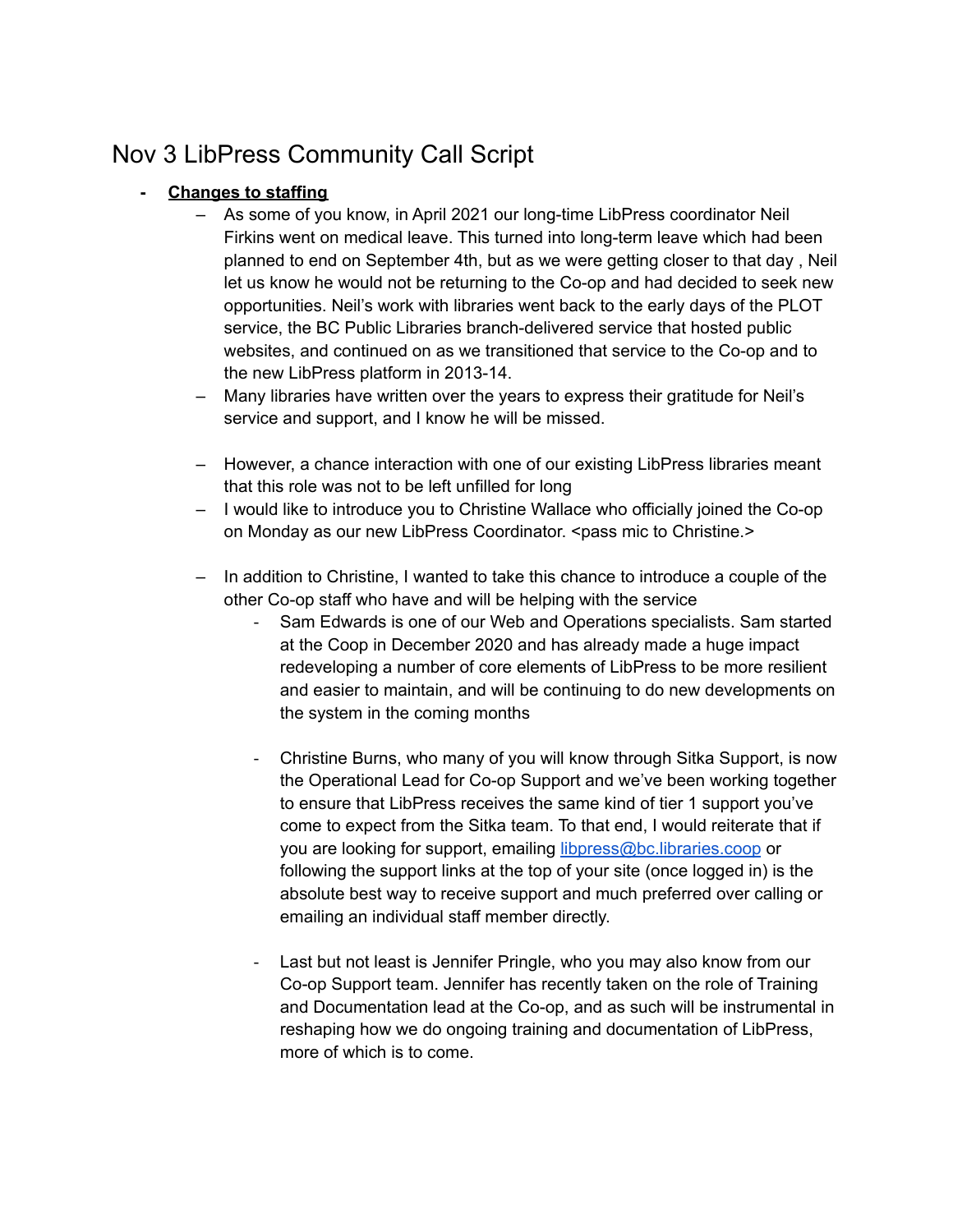## **The Survey**

- Hopefully you all had a chance to look at the survey results that were attached to this call invitation. If you were one of the libraries who took the time to fill it in we are very grateful for that.
- Generally speaking, I was pleased to see there was an overall lack of dissatisfaction with the quality and value of the service and support. That meant a lot, especially as we've been trying hard to keep things going through some of the same stresses you folks have faced through the pandemic.
- I want to focus on the small areas of dis-satisfaction we see in the survey. These seem primarily to be around
	- ‐ the need for continued training offerings
	- ‐ the overall control of the site's design
	- ‐ and the development of new features,,

## **But maybe a little background first for context:**

- LibPress was launched in 2013 in an effort to provide low cost websites at scale for public libraries and offer an affordable path forward as PLSB closed its web hosting service PLOT. Since then it has grown to over 70 libraries using the service, approximately 55 in BC and 15 in Manitoba. The annual fee is somewhere between \$300-500 dollars depending on the additional options you selected and when you started the service.
- This is underwritten in BC by a core grant from the BC public libraries branch, but that's not the case in Manitoba.
- The service uses a standardized template and overall layout as a starting point. These offer some customizations that are specific to each library, but in the end are also somewhat limiting by design - as a way to contain complexity and keep costs down. These were developed after examining over 100 public library websites and distilling down to the best practices at the time.
- When we started the service we adopted the same model as exists in Sitka, which is a "train the trainer" model. That means that all LibPress libraries agree in their initial startup contract to receive 3 initial training sessions, but then to be responsible for training their new hires within the library. themselves
- So with that background in mind, we constantly ask ourselves, how can we respond to the community's needs in way's that are also sustainable for our own staffing limitations on the co-op side?.

## **Major Improvements since last survey**

– To begin with, I'd first point to some of the steps we took to improve or enhance service since last survey/call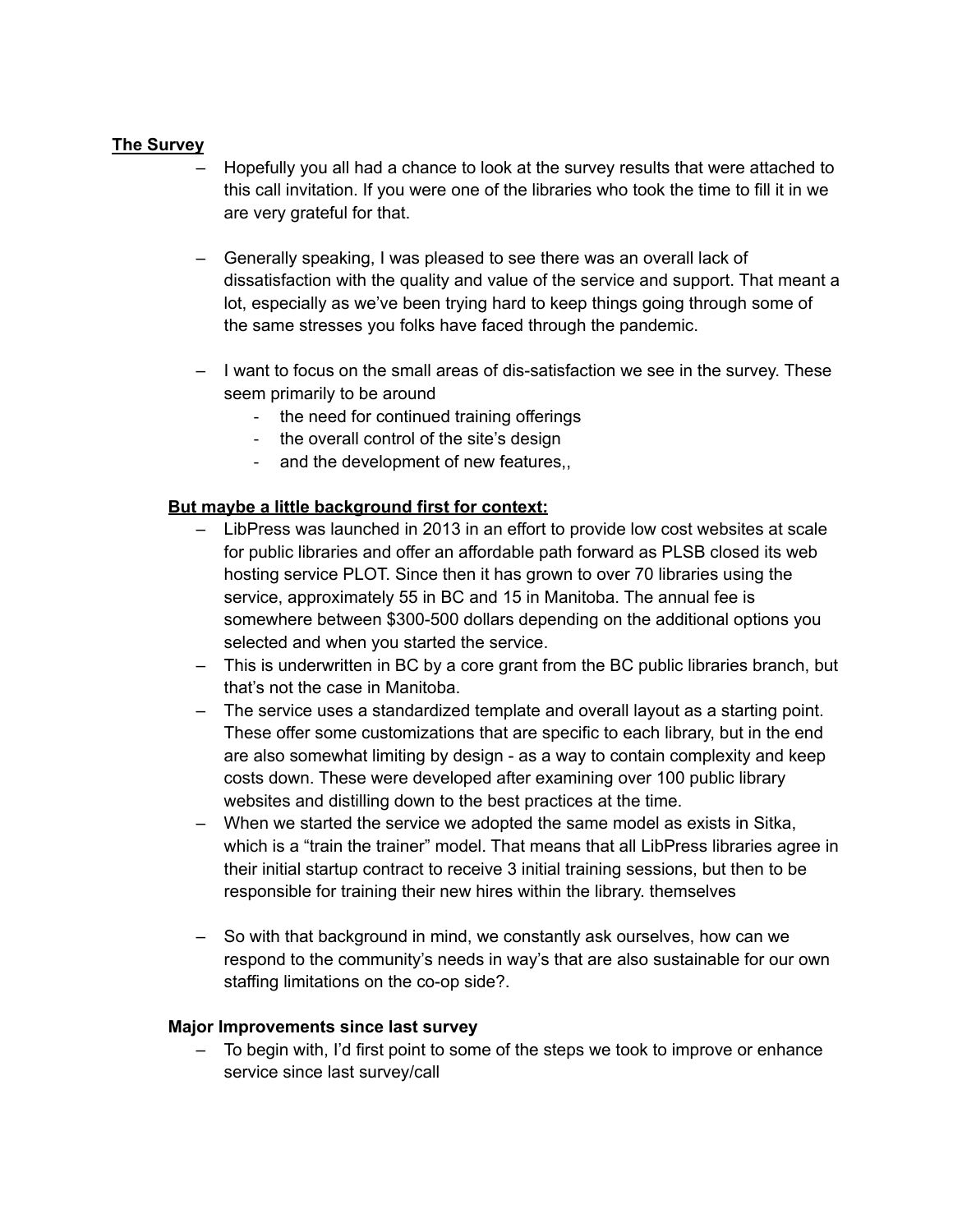- In 2019 we implemented the ability to delegate Menu Editing to libraries. We piloted this with much success with 6 of the larger LibPress libraries who had more dedicated staff looking after their website. Originally we had kept this as a centralized feature, based both on the belief that menu items likely wouldn't (and probably shouldn't) change too frequently, and that the possibility for error or misuse was serious enough that we should do it from the Co-op, via requests. We have since implemented a menu backup system that would allow us to roll back menu edits to the previous day, which mitigates some of this issue. We are now considering how this should be made more widely available, more thoughts on this later
- We heard loud and clear that there were issues with the Sitka Carousel. We completely redeveloped these from the ground up, and indeed revised that work a second time in an attempt to fix outstanding issues. Yet we are aware some issues persist. In our defence - we don't control Sitka, and the majority of the issues have come from the methods at our disposal to get Sitka data out of the catalogue on the fly. As well, the carousels are only as good as the catalogued data, something we also don't control. Nevertheless, we still experience some issues. We know why these exist and the current method to do carousels seems unlikely to fix these. However, we have some hope that new "native" carousel functionality from Evergreen itself will be the solution, and will be testing this in 2022.
- At the start of the global pandemic, in recognition of many libraries needing to shut their physical doors and yet still offer services to the public, we implemented for free an online chat system that libraries could opt into. About a dozen initially took us up on that and some are still using to this day. We now need to decide going forward how to resource for this as we will soon discuss
- ‐ When asked, we also figured out ways to quickly integrate content from new third party vendors like Niche Academy

## **Response to Survey Asks**

- So back to the Survey and plans to address some of the concerns. As I mentioned, the three areas that seemed to come up are
	- the need for continued training offerings
	- overall control of the site's design
	- development of new features
- I will go through each and discuss what we are currently putting in place
- **- Need for continued training offerings**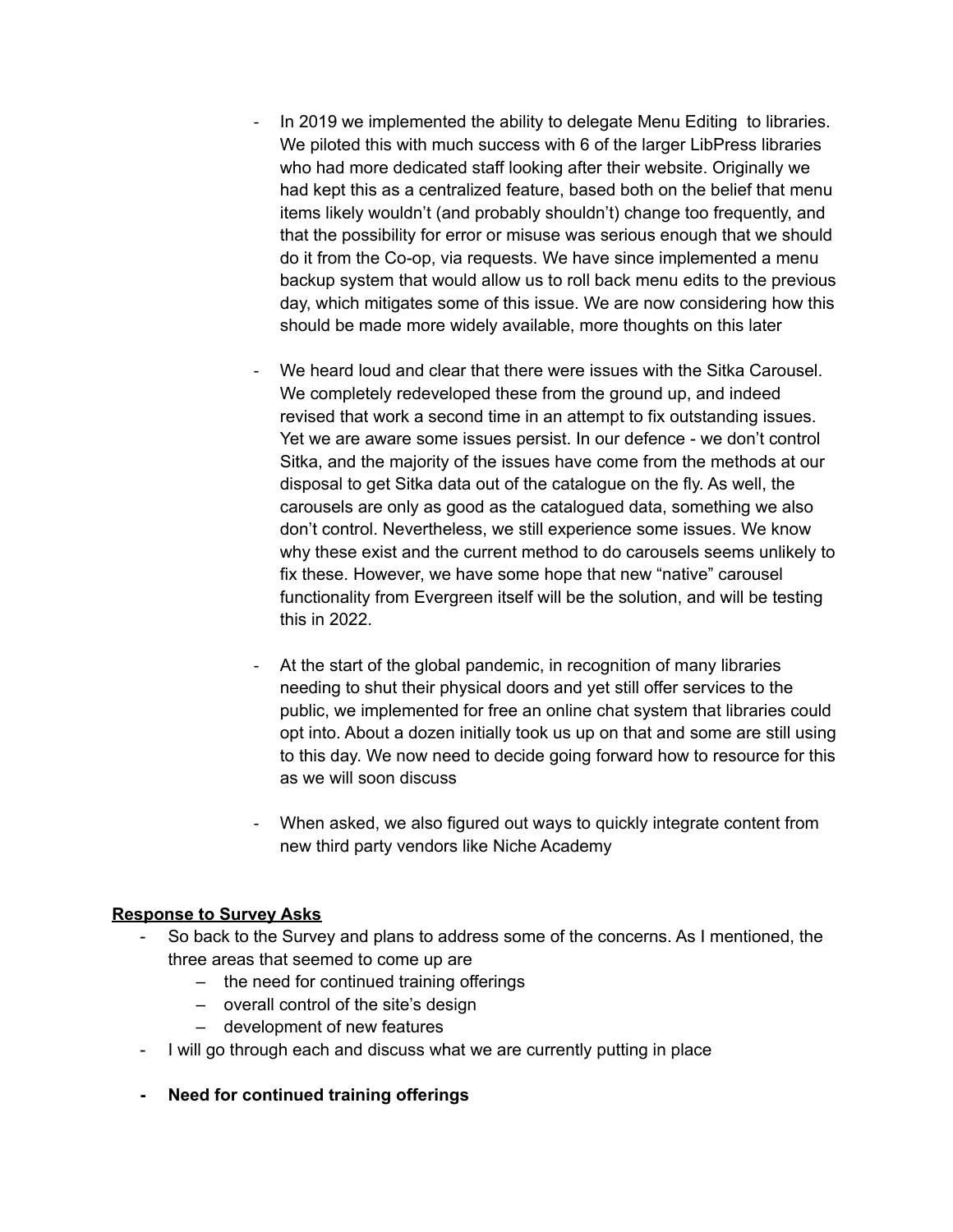- As I mentioned, we currently offer a "train the trainer" model which all libraries agree to upon signing up for the service. However, as is the case in the Sitka service, we have come to see this does not seem to be working, especially with our smaller libraries. We understand the stresses and challenges library staff are facing, so we are proposing two changes in the new year:
	- ‐ One will be "continued education" training sessions offered during the year. These will be on specific topics, and likely focus on items that regularly prove more challenging for people like the slideshow or highlights
	- In addition, we also plan to supplement the current training manual with video "walk throughs" that show step by step how to do certain things.
	- ‐ We are also considering an annual service-wide "refresher" session, open to all libraries that would cover some of the basics of using the service
	- ‐ However we are not positioned to offer on demand or custom training sessions throughout the year for free. We may look to offer these for a fee in future, but that is still something being discussed.

# - **Need for more control over look and feel**

- This probably needs more discussion about specifics. However recently we have completed work on overhauling the LibPress theme so that it will function with the built-in LibPress customizer. This allows for changes to things like site colours and fonts to be done through the wysiwyg editor. Initially we are implementing this internally, which will allow Co-op staff to respond very quickly and easily to such requests. We are also going to pilot it with a library currently undertaking a site redesign to see how easy it would be to delegate this capabilities to libraries who want it. This might become something we could offer in an "enhanced" service
- We also recognize that the current system of "highlights" on the front page can be challenging. We do still think that amazing things can be done with it, even as it is. One of the reasons we wanted to talk to Christine Wallace is the work she did on Nelson's homepage in this regard, which was all done in the current system. To that end, she will be offering a workshop soon to demonstrate how that was done. And, we are also considering changes to the way highlights work in order to give people more control over their front page.
- Finally, I would remind people there is a reason for the constraints but that the Co-op hosts many other websites not on LibPress that can look and feel however the library wants them to. If the constraints with LibPress aren't working for you, we would love to talk to you about hosting your website outside of LibPress in a way that fully captures what you want. Of course, at a cost far greater than what we charge for LibPress. But that is the nature of the tradeoff.

#### **- More feature development**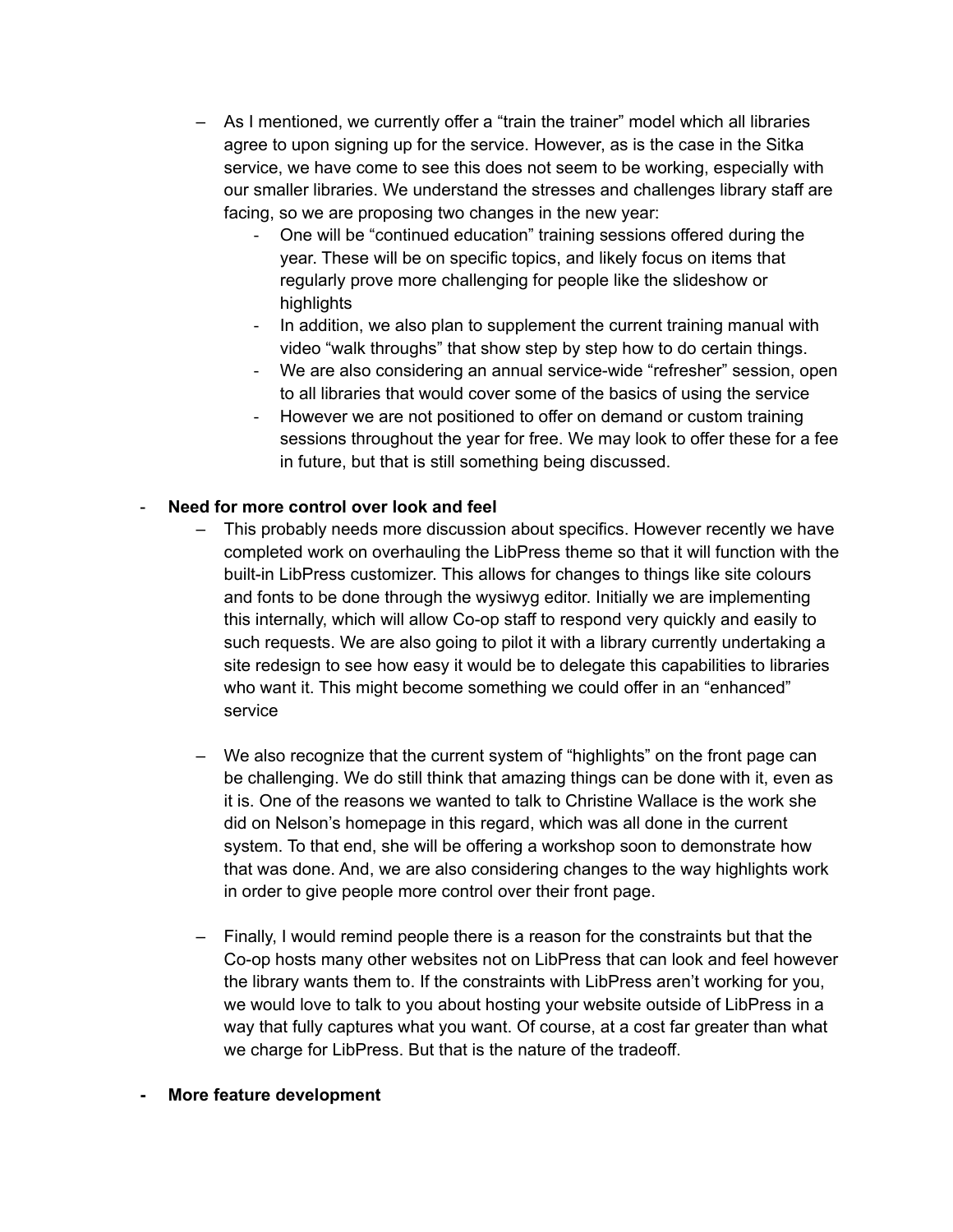We asked on the survey what new features users were looking for. Number one was "More control over overall website layout, colours and design" and hopefully the above gave some indication of improvements in this regard

- Tied for Second was "Better control over highlights" and the "Ability to edit the menu myself," which again should be available in 2022.
- Tied for last were "Fast way for patrons to see all items the library has on-order" and "Automated Link Checking". We hope improvements to the carousel in the new year will address the first.
- To be honest, I was a bit saddened to see "link checking" last as my experience is that many of the LibPress sites have pages listing lots of external online resources, many of which have broken links. I believe even though the community isn't demanding this, we will try to address this in 2022 if we can.
- We also had a free form question asking about other items that we didn't list. Many of the requests touch on items already discussed. However one comes up regularly which needs to be discussed. That is the ability to paste code into the site. Many 3rd party vendors will provide you with javascripts or other methods to embed content in your website. Because of the nature of the shared service, we can not simply give the ability to every library to paste whatever they want into their site, because these are actually executable codes which can cause issues. It is essentially allowing a 3rd party programmer unmonitored access to our server. So for this reason we have to not permit this by default. However we are happy to work with you if you do have content like this, and as was the case with Niche Academy, quickly found a way to make it work and yet still keep our security provisions intact. We just ask you - please contact us as soon as possible if you are looking to integrate any third party content into your site. We can let you know what is and what isn't possible. It is ultimately your site and we want it to work for you, but it's part of a shared service that we need to sustain as well

# **- Other development plans**

# **- Replacing time.ly**

– many of you will have received communications over the last 3 years from me regarding changes to how the plugin that operates the site calendars, time.ly, works, and additional fees we were forced to charge. This was due to the formerly small company being purchased by a venture capitalist who decided to extract as much rent from their software as was possible. We have tried to insulate libraries as much as we could from these changes and charges but after 3 years time.ly have given us little choice but to find a different solution. We tentatively believe we have found one in a new plugin called "The Events Calendar" <https://theeventscalendar.com/products/wordpress-events-calendar/> Our initial assessment is that it meets or exceeds what the current solution offers, and there model is such that although we will pay a small annual fee (borne by the Co-op) for their "Pro" version, we \*own\* that code making it much more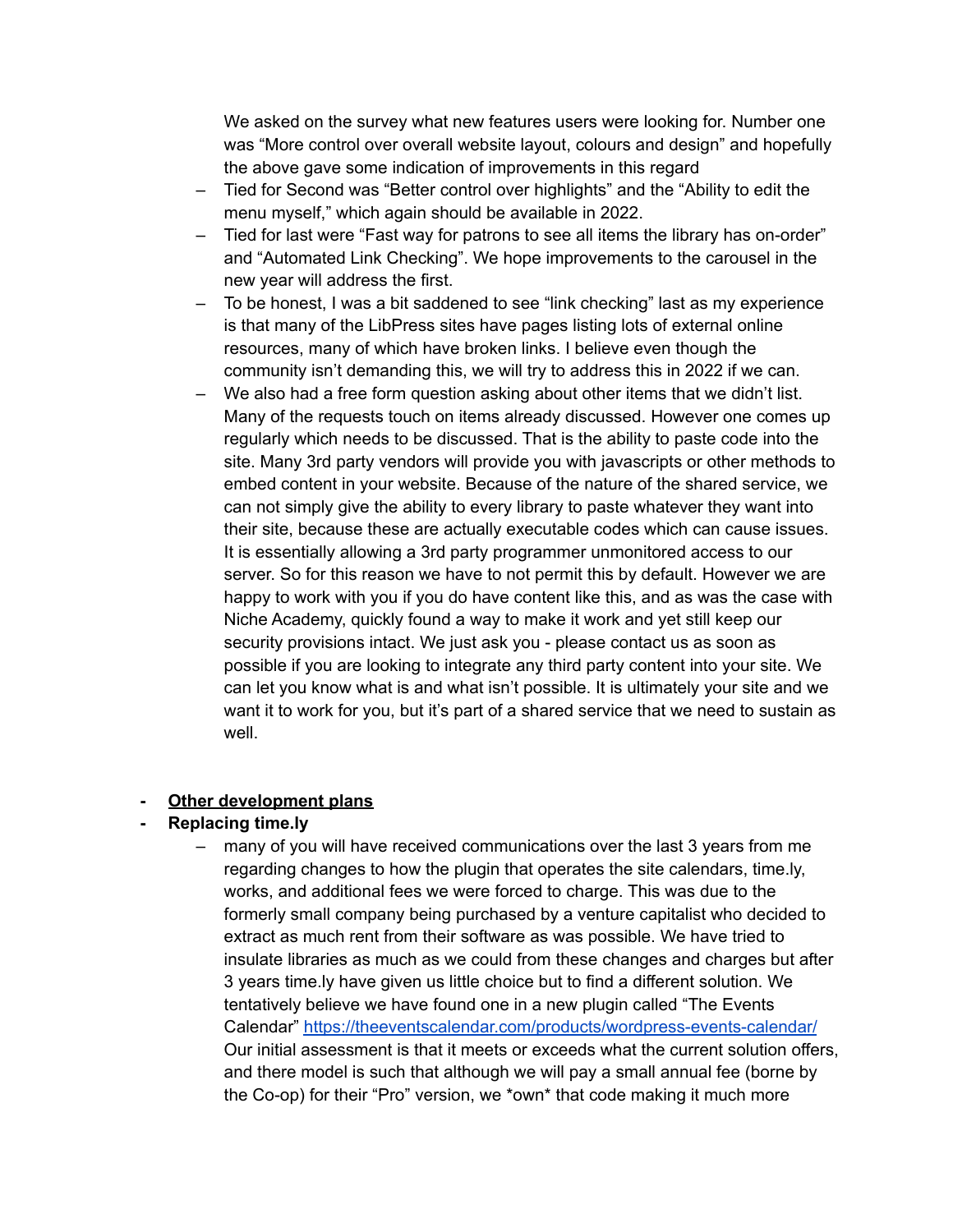difficult for the vendor to play games like time.ly has. We will be rolling this out in the next 2-3 months after first doing further assessments and community acceptance. It will be a large undertaking that we do not take lightly, because in addition to the technology there will need to be retraining and re-documentation. We put this off as long as was reasonable but ultimately need to make this switch now.

– In general, we are also reviewing all of the 3rd party dependencies (mainly plugins) that get used on the site and will be removing or replacing some that are either aging or whose functionality is now replaced. We also aim to make sure in doing so that we aren't removing functionality you expect, though occasionally it may shift the way things work slightly.

## **- Accessible Slideshows**

– We have consistently had feedback that the inability to view slideshows on mobile devices is an issue. In addition, the current slideshows can also be problematic for print-disabled users. So we are aiming to re-implement slideshows in a way that will work for both.

# **- High Availability for LibPress Sites**

– Currently all LibPress sites are served off a server in our co-location facility in Vancouver. In the event of catastrophic failure or major network disruption, we do have offsite backups and other servers not in our co-location facility to restore the sites to. However that currently would require a couple of hours at least to restore the LibPress server from backups somewhere else. We believe that, as "online the front door" to your library, keeping your website available all the time is critical. Thus we are expending effort in 2022 to figure out a way to mirror LibPress websites on an external redundant server, so that in the event of a failure at our co-location facility these secondary mirror sites can be brought into play much much quicker.

# **- Making Our Development Roadmap More Public and Transparent**

– As we onboard our new LibPress Coordinator and rework some of our support and development processes, I do want to commit to being more transparent about our development priorities, what we can and can't do, and why. So you should expect to see a publicly available roadmap in the next few months as well as some communiques about process improvements to submit change requests to the service. But I will again remind you, this is all in the face of a very inexpensive service that needs to work for ALL subscribers and does not have an open development budget.

# **- "Enhanced LibPress" - what would that mean**

– Which brings us to another item that was floated in the survey, the idea of some sort of "enhanced" LibPress service. A third of folks seemed happy to stay with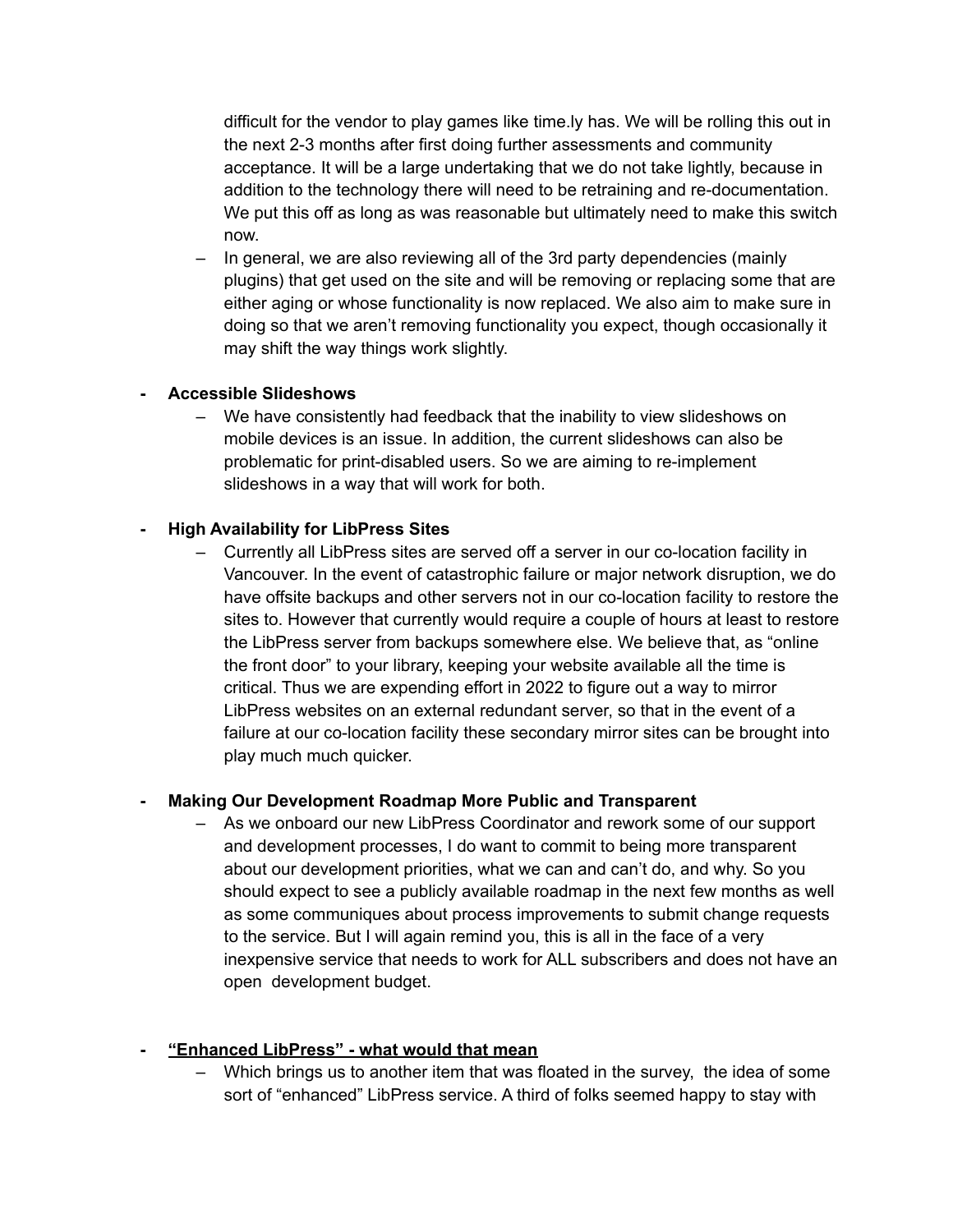how things are. A couple seemed interested in standalone Wordpress or Drupal, and if this was you I would be very happy to discuss that further and build a quote for you. But a full 50% indicated some interest in an "enhanced" service, that would retain much of what you appreciate about LibPress in terms of support and stability, but might offer additional capabilities at a cost.

- We should discuss what those might be. I have some ideas but am interested to hear from you all - what things are you willing to pay for that would make the service enhanced? [open floor for discussion]
- Thanks for these ideas and this discussion. Ultimately we need to balance the needs of individual libraries with the needs of all libraries and with the need for a sustainable funded service. So we are going to take all of this away and come back with some proposals by early 2022.
- **- Communications, community/service governance, mutual aid between libraries**
	- Finally wanted to also briefly have a discussion about communications, service governance and mutual aid between libraries
	- While many folks responded that "community calls" were of little or no importance, we decided to do this one anyways because we wanted to give you a chance to meet new staff and have some discussion on possible future plans.
	- We are open to other ways of communicating what for you are the things you'd like to hear more about? What is the best way for you, for us to communicate those?
	- We currently don't have a "business function group" around LibPress, which is the formal community governance structure that is in place for Sitka and the Licensing service. We could do that. However that would require time and commitment on your parts as well as ours. In addition, formal voting mechanisms can end up with inflexible yay/nay responses. Sometimes that is inevitable but I would like to think that we try to be flexible and responsive to ad hoc requests while maintaining the integrity of the service, and so worry that this would actually limit our ability to be so. But what do you think - is there anyone here who would like to make an argument for a more formal governance structure for the service?
	- Finally we are a co-operative. Not only does that mean we try to serve you co-operatively, in a mutually beneficial and non-exploitative fashion, but it also means we try to foster co-operation between members. The LibPress group on the Co-op web allows for member to member communication as well as broadcasts from us, and many of you are members of library federations as well. So please do look to each other as well as to us, both for mutual support but also discussions on how to improve your sites within the service as it stands.